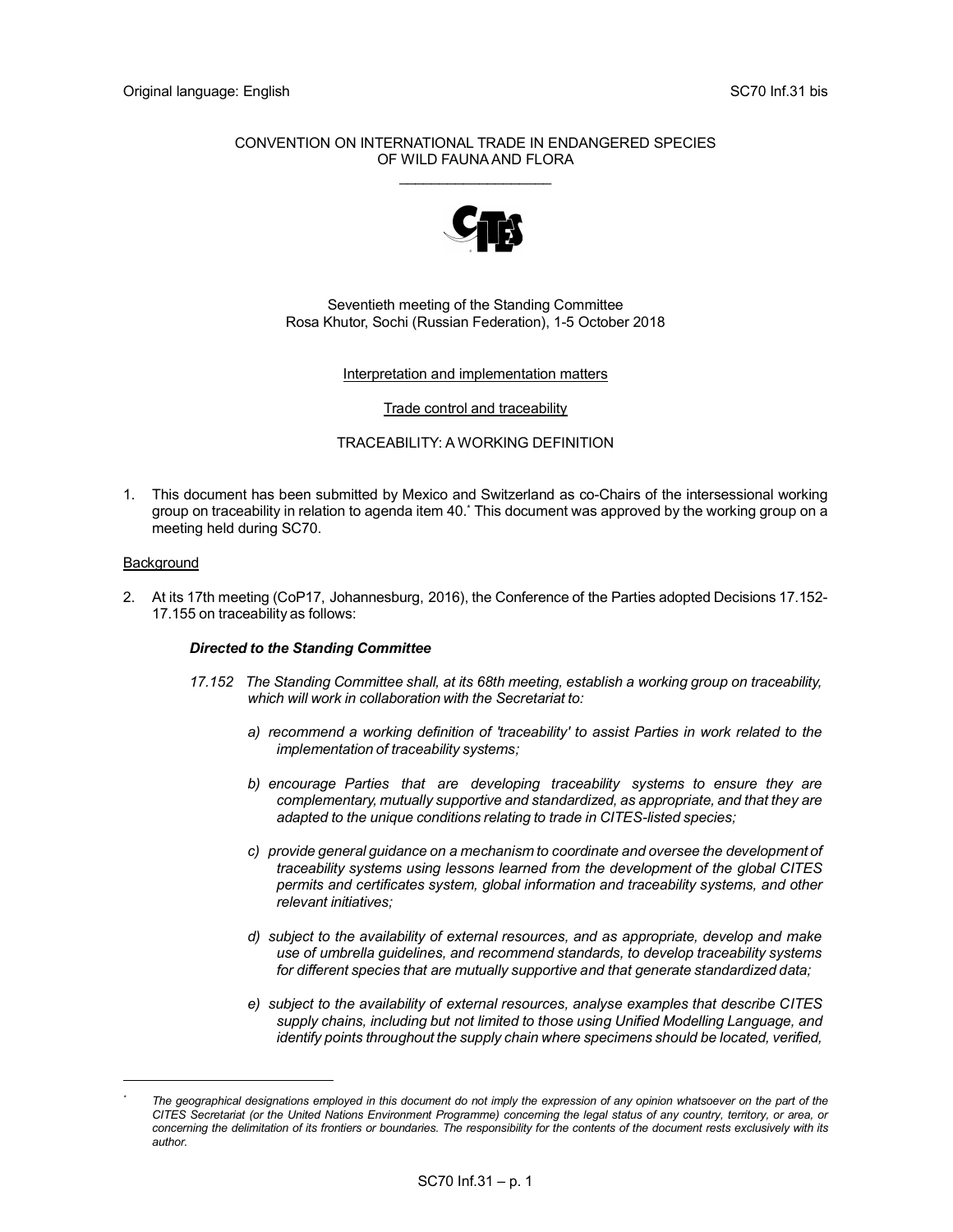and its application defined, bearing in mind a wide range of production systems and life forms;

- f) take into account the work on e-permitting to ensure links between CITES permits and certificates and traceability identifiers;
- g) collaborate with United Nations and other relevant organizations that have experience in the development and use of traceability standards and systems; and) draft resolution on traceability, as deemed necessary, to be submitted to the Standing Committee, taking into account any relevant conclusions and recommendations of the report resulting from Decision 17.154, as appropriate, for consideration at the 18th meeting of the Conference of the Parties.

#### Directed to the Parties

- 17.153 Parties are invited to:
	- a) support the working group in its work on traceability;
	- b) inform the working group on the development of projects and on new information related to traceability in response to the Notification issued by the Secretariat under Decision 17.154;
	- c) adhere, as appropriate, to international standards and norms related to traceability systems in the development of these systems;
	- d) use data generated from traceability systems, as appropriate, in activities related to nondetriment findings and monitoring programmes; and
	- e) collaborate in the provision of capacity-building programmes that promote South-South and North-South cooperation in the development of traceability systems.

#### Directed to the Secretariat

- 17.154 The Secretariat shall issue a Notification, requesting Parties to provide information on the development of projects related to traceability.
- 17.155 Subject to the availability of external funding, the Secretariat shall:
	- a) develop a portal on the CITES website on traceability, to make available:
		- i) recommendations by the working group on a definition of 'traceability', general traceability guidelines, and other relevant information;
		- ii) information on new and ongoing projects, as well as existing systems, on traceability, including lessons learned;
		- iii) information on global organizations working on traceability standards and systems;

and

- iv) relevant documents, research papers and quidelines on traceability; and
- b) in collaboration with the Standing Committee working group established under Decision 17.152 and UN/CEFACT, commission a report by a global organization or expert with experience in the development of standards related to traceability, to:

i) describe a possible governance model (or models) for use in CITES traceability systems;

- ii) describe the CITES supply chain using Unified Modelling Language or a similar tool;
- iii) identify and recommend appropriate information exchange protocols and standards for use in CITES traceability systems;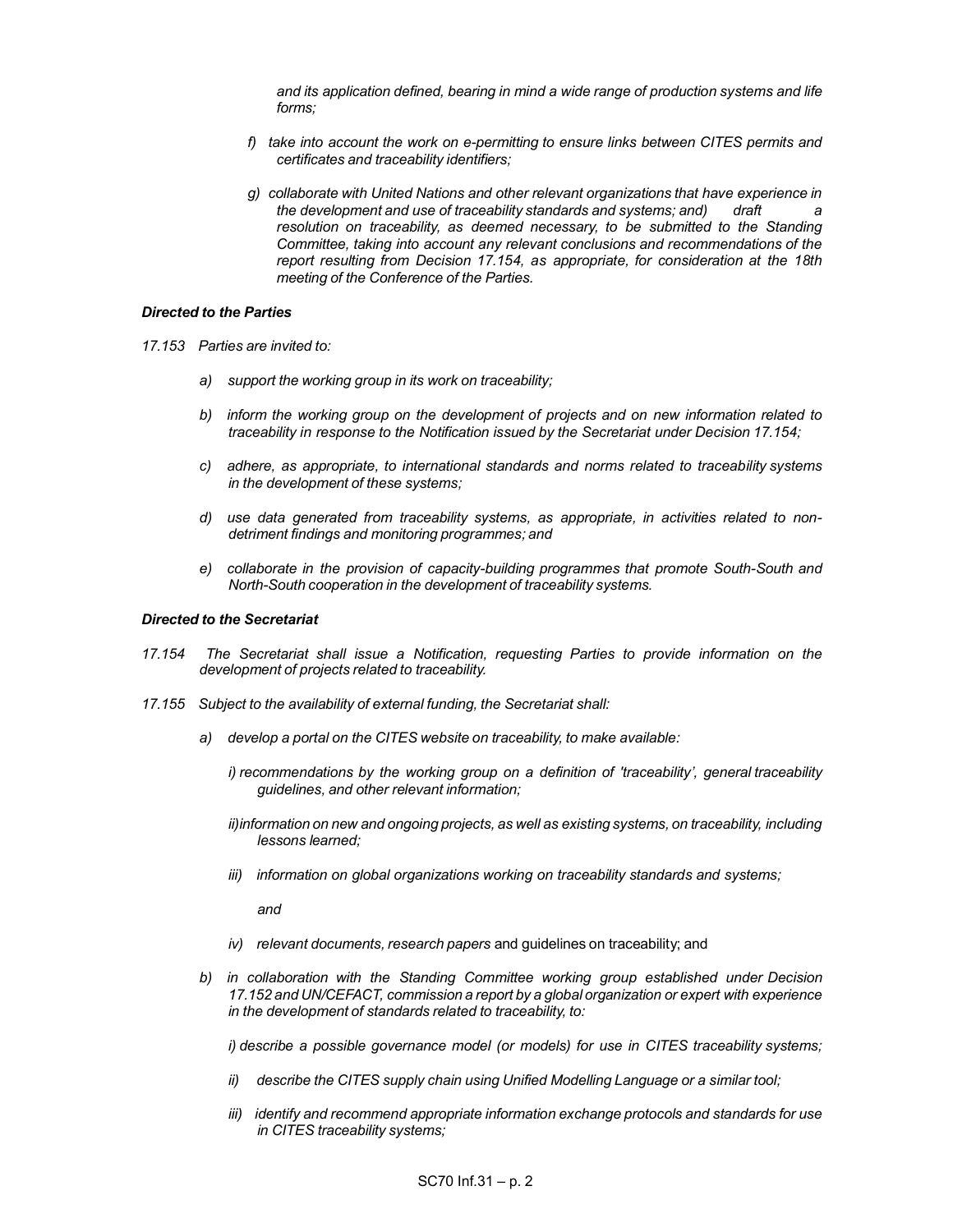- iv) describe a generic CITES traceability standard for use as a common model; and
- v) report to the Standing Committee on the conclusions of the report.
- 3. This document provides a working definition of traceability in trade of CITES listed species as per Decision 17.152 para a.

# **Definitions**

- 4. In addition to definitions found in the CITES Glossary<sup>1</sup>, the following definitions will be used subsequently:
	- a) State of export: the area of responsibility of a Party from which a specimen originates (i.e. is taken from the wild, farmed, or artificially propagated) and is exported, regardless of it having been processed in any form or not.
	- b) State of re-export: the area of responsibility of a Party from which a specimen is re-exported.
	- c) Trade terms: Parameters that describe a specific CITES trade transaction, for example the parameters recoded in a CITES permit such as "live", "skins".
	- d) Traceable asset or traceable item: an asset or an item for which information is recorded in the form of events during its lifetime, which needs to be accessed at some point in time for traceability purposes.
	- e) Identifier: a reference assigned to an item which points to further information about it. Identifiers can be derived from natural features of the item (see "natural feature identifier") or generated otherwise (e.g. in the form of a serial number, in some way attached to the item or its packaging material).
	- f) Natural feature identifier: an identifier that is derived from the natural features of the item itself, such as visual patterns, microstructure of the surface, DNA<sup>2</sup>.
	- g) Globally unique identifier: an identifier that adheres to the ISO/IEC 15459-2 standard for Globally Unique **Identification**
	- h) Event: An event involving an animal or plant product, related to the issues of What, Where, When, Who and Why<sup>3</sup>.
	- i) Trade Unit (TU): any item upon which there is a need to retrieve predefined information and that may be priced, or ordered, or invoiced at any point in any supply chain
	- j) Logistic Unit (LU): an item of any composition established for transport and/or storage that needs to be managed through the supply chain
- k) Batch or lot: as defined by ISO<sup>4</sup> "definite amount of material produced during a single manufacturing cycle, and intended to have uniform character and quality". Items or trade units that are part of a batch have to be considered identical twins
	- l) Internal traceability: the part of traceability that refers to processes within a single entity, e.g. a company

<sup>1</sup> https://cites.org/eng/resources/terms/glossary.php

<sup>2</sup> Furness A (2009) Ontology for identification. CASAGRAS Final Report, Annex C. https://docbox.etsi.org/zArchive/TISPAN/Open/IoT/low%20resolution/www.rfidglobal.eu%20CASAGRAS%20IoT%20Final%20Report%20lo w%20resolution.pdf

<sup>3</sup> UN/CEFACT -AGRI/TT Products – P1015

<sup>4</sup> https://www.iso.org/obp/ui/#iso:std:iso:guide:30:ed-3:v1:en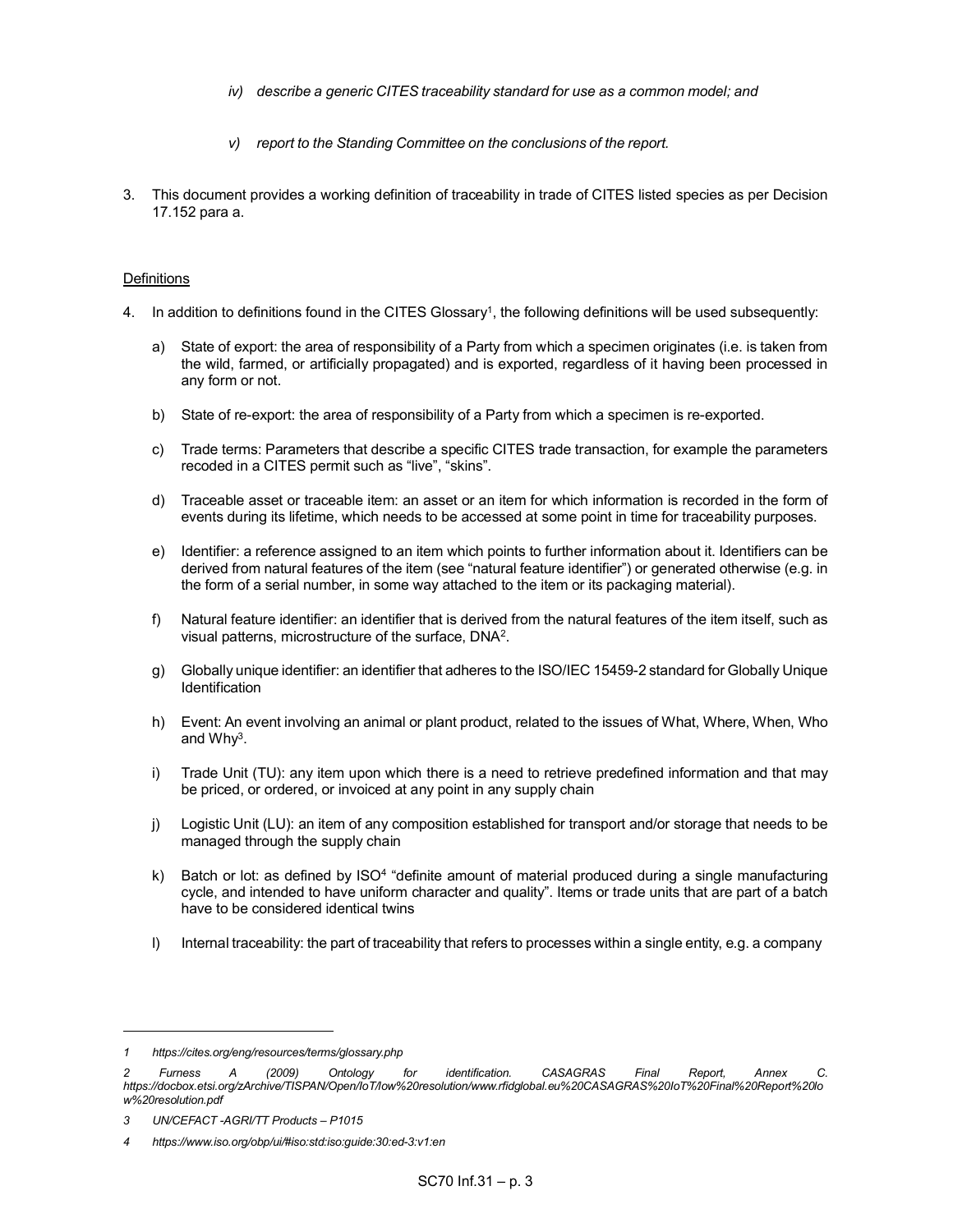- m) External traceability: the part of traceability that links outputs of one entity to inputs of another in a supply chain.
- n) Chain traceability: the combination of internal and external traceability to allow traceability between the start to its end and vice versa.
- o) Lightly processed: a process, also called primary processing, by which an item is transformed, but its fundamental nature not changed, e.g. pieces of the item, dried items etc.
- p) Heavily processed: a process, also called secondary (or even tertiary) processing, by which an item or its lightly processed derivative is further processed, so that the nature of the resulting material is fundamentally changed, e.g. oil extraction, distillates, ready meals, musical instruments, fashion items etc.
- q) Mass balance: a methodology to establish a relation between raw materials (inputs) and processed materials (outputs) on a time basis without requiring internal traceability.
- 5. Some existing definitions of traceability established by standard setting bodies, academia and others of traceability are collected in Annex I of this document.
- 6. These definitions, while forming the foundation upon which traceability needs to be defined in any context, are very general and not adapted to the specific context of CITES.
- 7. For this reason, the working group proposes the following, CITES specific working definition of traceability:

Traceability is the ability to access information on specimens and events in a CITES species supply chain\*.

\* This information should be carried, on a case by case basis, from as close to the point of harvest as practicable and needed, to the point at which the information facilitates the verification of legal acquisition and non-detrimental findings and helps prevent laundering of illegal products.

In its discussion of the traceability concept and definition the Working Group noted that:

- Traceability should not be regarded as the instrument of choice to remedy possible shortcomings in the CITES permit process and is in itself vulnerable to fraud and malpractice. Rather, traceability should be considered as an instrument to increase transparency and trust in a CITES supply chain and to encourage the application of rules and regulations.
- Implementation of traceability requires application of formalized business processes by the operators in the supply chain, appropriate record keeping and the ability to rapidly exchange traceability information, preferably in electronic format. These conditions may not always be available, in particular during the early stages of the supply chain (capture from the wild, smallholder farms and nurseries, ..) which are of particular interest for many traceability projects. This severely limits the application of traceability for CITES purposes.
- CITES supply chains are very divers and are shaped by many parameters such as species, production methods, applicable regulations and markets. This diversity sets limits to CITES efforts to develop common rules and standards for CITES traceability.
- Sharing of information about supply chain events is at the basis of a CITES traceability system. Relevant information should be accessible for stakeholders with a vested interest. It is recognized that access to CITES traceability information is restricted by other, competing factors such as ownership of information, privacy of information, national legislation or security concerns which need to be assessed specially for each CITES traceability system.
- A traceability system should cover the complete length of the supply chain relevant for the specific objective of the traceability system. However, it is recognized that factors such as costs, available technology and regal restrictions can limit the availability of capture events in certain parts of a supply chain.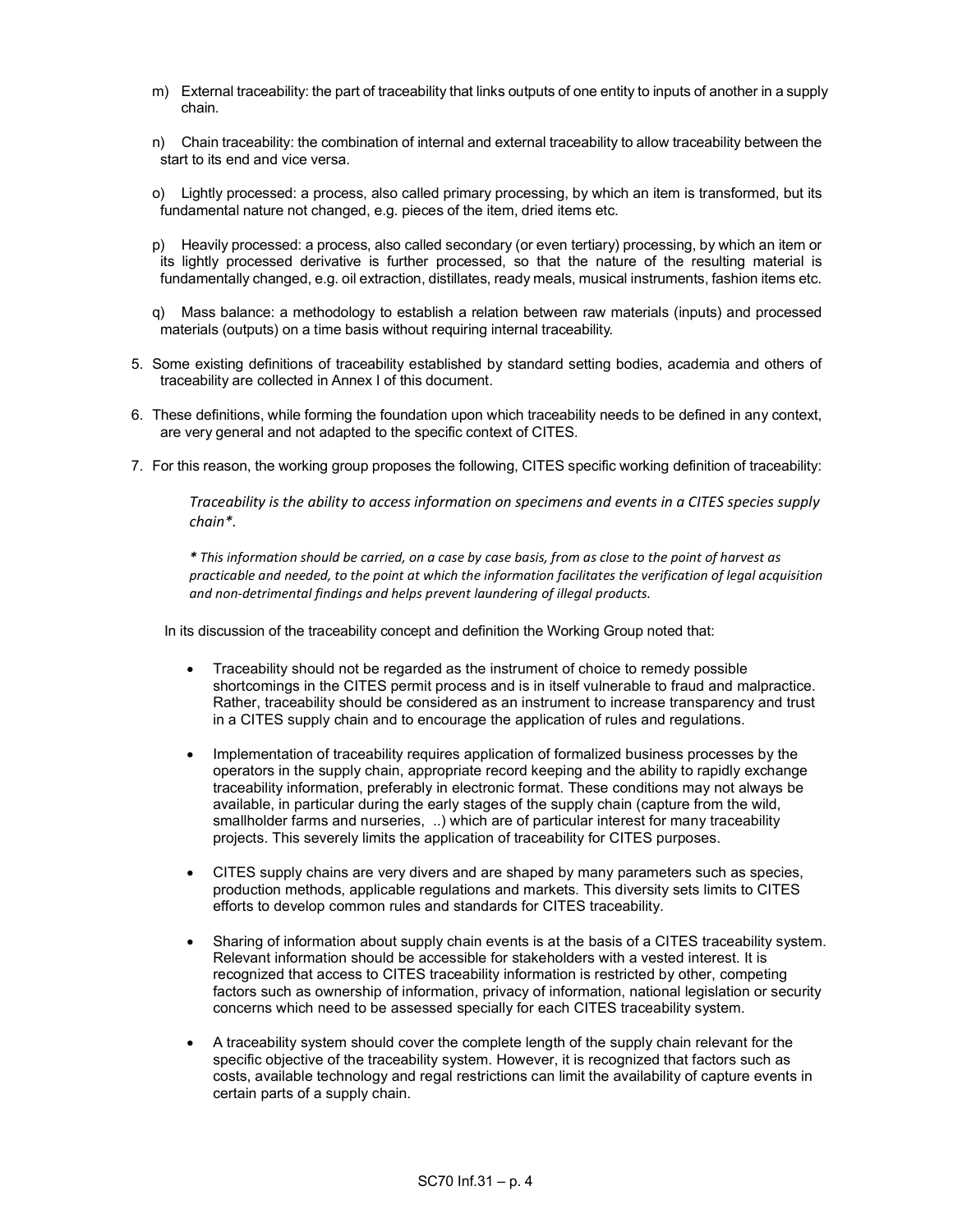- Establishment of traceability systems introduces additional costs that needs to be absorbed by producers, traders or the final consumers. Implementation of CITES traceability systems may also penalize certain stakeholders such as small scale producers or rural communities and may even exclude them from participating in trade. Therefore, the social-economic impact of a CITES traceability system needs to be carefully assessed prior to its implementation.
- 8. Specimens shall be identified in a way that it supports traceability, whether using natural feature identifiers or other identifiers attached to the specimen or its packaging material; identifiers shall be unique and where feasible globally unique.
- 9. For the state of export this shall mean that events shall be recorded to demonstrate the legal acquisition of specimens including the legal acquisition at origin.
- 10. For states of re-export this shall mean that events shall be recorded to:
	- a) Demonstrate the legal acquisition of specimens
	- b) Record the CITES import permit numbers of the specimen imported that gave rise to the specimen or derivatives being re-exported
- 11. The primary objective of a CITES traceability system is to deliver information that supports the legal acquisition finding. CITES traceability systems can also improve non-detriment findings as:
	- The traceability system provides better information on the trade transactions that take place
	- Events in the traceability system can be used to collect statistical data which are of interest for the non-detriment findings, such as precise locations and dates when the specimen was taken, the weight at the moment of harvest etc.
- 12. It is further recommended that CITES permits are identified through a globally unique permit number.
- 13. Each Party will have to define the specific requirements of a legal acquisition finding of a consignment at the point of export. When developing the traceability system, the country of export will also have to determine the events that the traceability systems should record to support such legal acquisition finding. The exact nature of the requirements and events depend on the characteristics of the supply chain that will be traced, for example which trade terms are used whether or the specimen is unprocessed, lightly processed or heavily processed. The following general criteria should be considered by Parties, where feasible:
	- a) For non-processed specimens, e.g. live specimens, the following should be considered:

i) Evidence of legal acquisition at the time when the traceable asset entered the supply chain, such as a catch certificate, a forestry concession, a license or other document that gives the right under national laws and regulations to harvest the species from the wild

- b) For artificially propagated plants, the following should be considered:
	- i) A valid operating license
	- ii) A registry ideally electronic of parent stock, uniquely identified at least on batch level
	- iii) The relationship of the specimen to the parent stock at least on batch level
- c) For processed specimens
	- i) Evidence of legal acquisition,
	- ii) The relationship of the specimen to its raw material at least on batch level

 iii) Evidence of a supplier audit that investigates its legal status and the source of CITES-listed raw materials at least on a mass balance basis

14. A Management Authority that takes advantage of traceability information to substantiate a legal acquisition finding should keep records that establish a link to the traceability information that contributed to the legal assessment finding.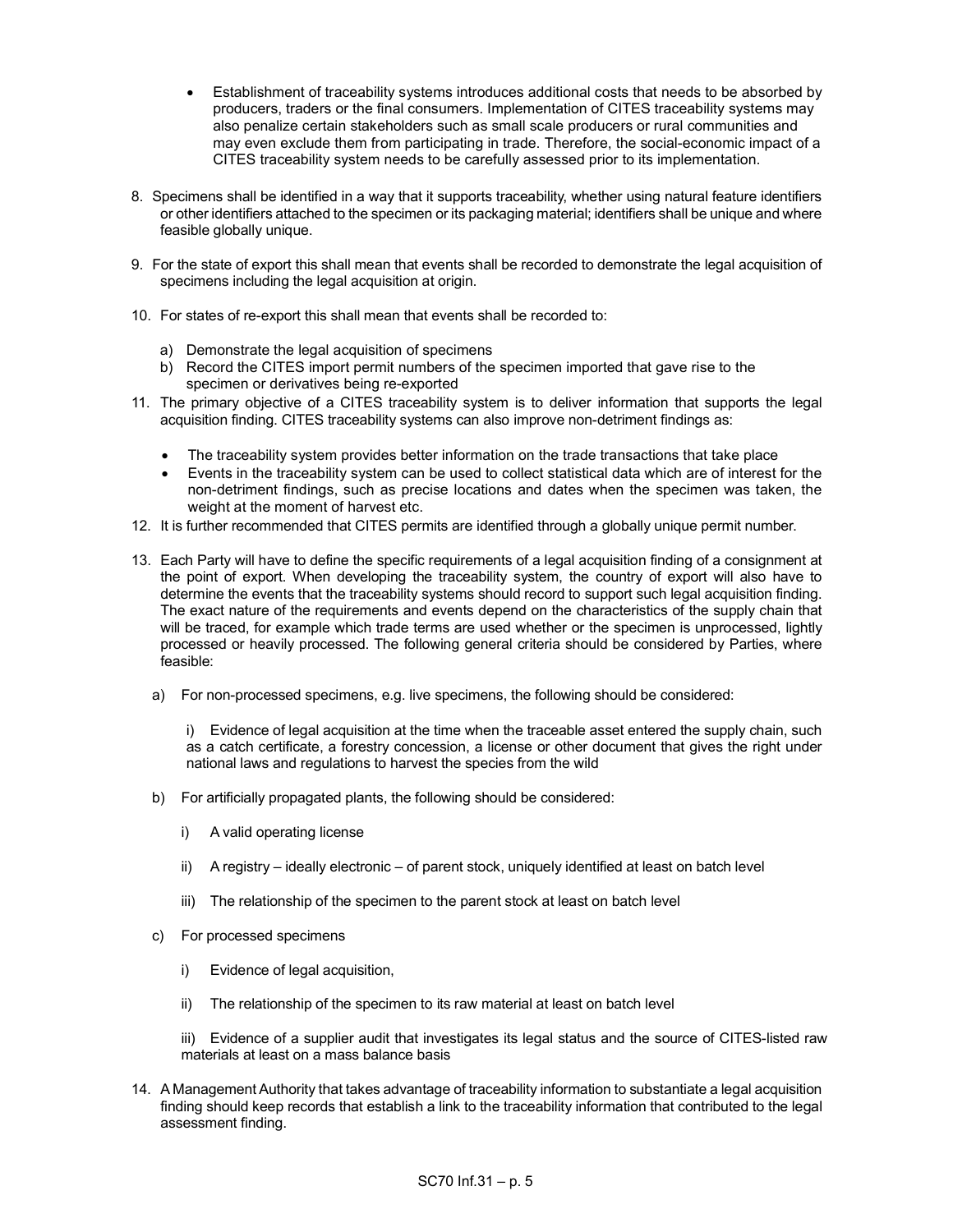- 15. A Management Authority that takes advantage of traceability information to substantiate a legal acquisition finding is encouraged to facilitate information to its peers about the design and implementation of the traceability system in order to support Decision 17.152 para b.
- 16. Subject to the availability of funds, it is recommended to elaborate guidelines which help Parties to identify the critical events in a supply chain that support a legal acquisition finding. Some scenarios are provided in the Examples section of this document.

# **Examples**

17. Example 1: The value chain of a crocodile skin leather wrist band may consist of State A where the crocodile is caught, and the skin extracted which is then exported to State B where it is tanned before it is exported to state C for further processing and consumption.

 a) When the exporter in State A requests a CITES permit for the export of the skin, it will have to demonstrate adherence to CITES rules and regulations.

 b) For this, the Management Authority in State A will require the exporter to have a valid license for extracting the crocodile species from the wild.

 c) The Management Authority will also require that each skin is uniquely identified (via biometric identification or a tag). The identifier of the skin will be recorded in conjunction with the export permit.

 d) When the tanned skins are exported to State C, the Management Authority of State B will require that the original identifier is reported for every specimen and the original CITES permit(s) be provided in conjunction with the underlying identifiers. It will record identifiers related to specimens that are exported; in case of a second reporting of the same identifier, review all re-export certificates and check the exporters that have provided that permit number as the basis for an export process.

- 18. Example 2: The value chain for artificially propagated orchids may consist of a nursery in State A which artificially propagates a parent stock and exports live plants. A wholesaler may import the orchids into state B and re-export them to a State C where they are consumed.
	- a) When the exporting nursery requests a CITES permit for the export, it will have to demonstrate adherence to CITES rules and regulations.
	- b) For this, the Management Authority in State A will require the nursery to have a valid operating license; in order to obtain the operating license, the nursery will have to identify and document the source of its parent stock; in addition, every period of validity of the license, the nursery will have to report the amount of propagated material drawn from the parent stock.
	- c) The Management Authority will also require that each artificially propagated plant is identified uniquely and the parent plant (batch) recorded.
	- d) The Management Authority will additionally perform a check whether the specimens show signs of being extracted from the wild.
	- e) If all conditions are met, the MA will record the amount of artificially propagated plant per parent and issue a permit. At the end of the license period, the amount of artificially propagated plants from parents is reviewed as a pre-condition for the renewal of the license.
	- f) When the live plant is exported from State B, the Management Authority of that State requires the wholesaler to provide the original CITES permits of State A and will record the amount of plants exported against that permit. If that quantity is in agreement with the original permit, the Management Authority will issue a re-export certificate. Should the quantity be exceeded, the Management Authority will review all re-export certificates and check the exporters that have provided that permit number as the basis for an export process.
- 19. Example 3: A shark fin value chain may consist of State A under whose flag a ship operates and State B into which the shark is imported (by landing it). In State B, the fin extracted and dried and then exported to State C where it is consumed.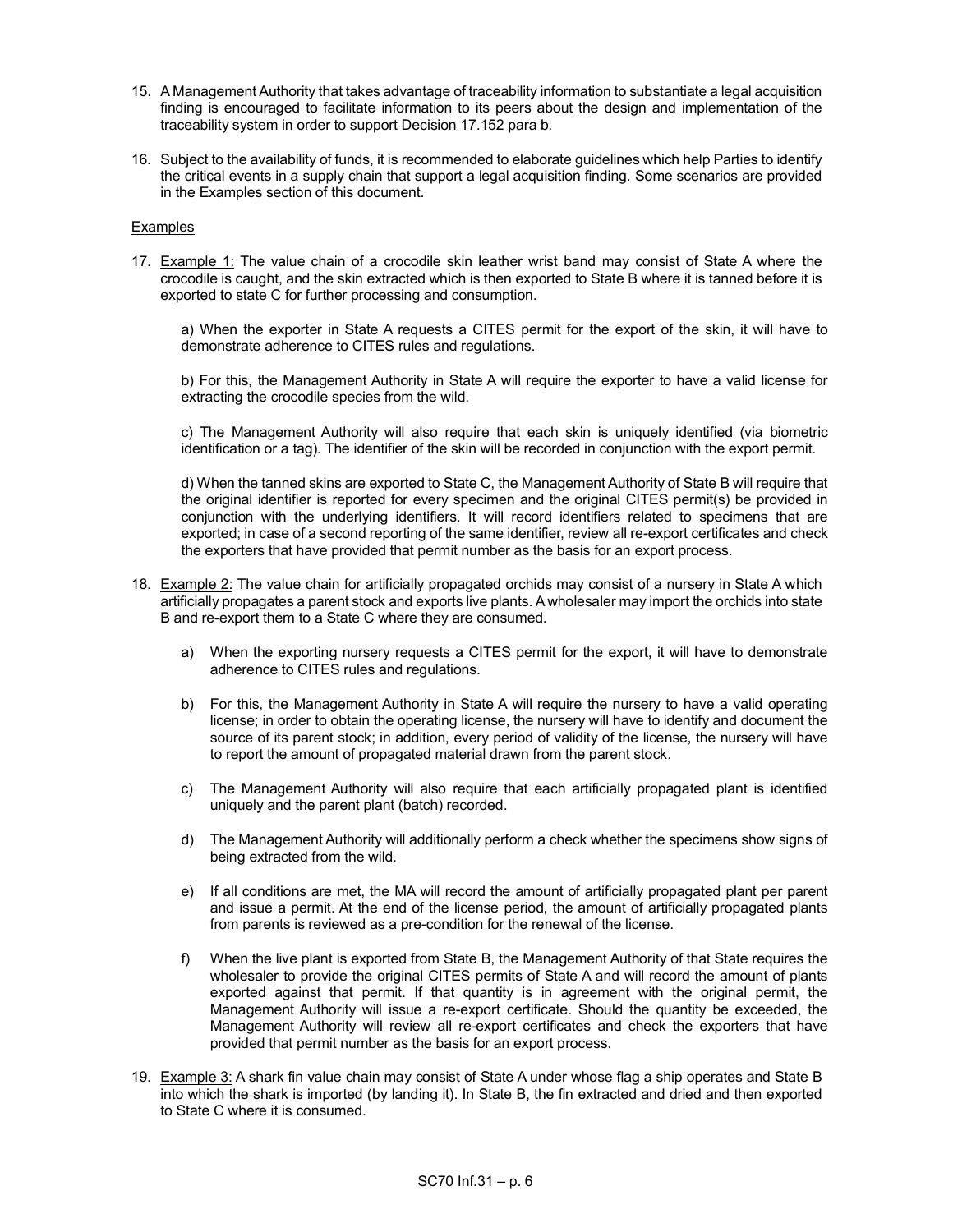- a) The Management Authority of State A will require the vessel owner to provide information about the legal origination of the shark in the form of a valid operating license of the vessel, adherence to fishing quota where the responsible fishery management organization has established one and evidence, e.g. in the form of vessel monitoring data that the shark was fished in waters where it is allowed to fish. It then issues a CITES permit and a catch certificate.
- b) The Authority in State B will allow import of the shark based on the catch certificate and a physical inspection of the vessel and its contents which records the weight of fins extracted from the landed sharks.
- c) When the lightly processed, i.e. dried, sorted and graded fins are exported, the Management Authority of State B will require the exporter to provide a relationship between the exported specimens and the catch or landing certificates which relates each production batch to a series of catch certificates
- d) The Management Authority will record the amount used from the original catch certificate by applying a standard or an actual conversion factor. In case, the total exported amount exceeds the landed amount, the Management Authority will check the exporters that have provided that catch certificate as the basis for an export process.
- 20. Example 4: The supply chain of oil from CITES-listed medicinal plants may consist of a collector in State A that sells dried specimens from the wild on a local market to a trader. That trader sells material purchased from a series of collectors to a processor purchasing from a series of traders. The processor extracts the oil and exports it to State B.
	- a) The Management Authority of State A will require the exporter to provide evidence of which raw material lots were used to produce the batch(es) of specimen(s) to be exported
	- b) The Management Authority of State A will also require the exporter to provide evidence that its suppliers have been audited and their legal status assessed.
	- c) The Management Authority of State A will also require the exporter to provide evidence that in the supplier audit it was determined that the trader knows for a given month of product traded which collectors that materials was purchased from. It will not require that the trader operates a batch traceability system.

# Recommendations

- 21. The Standing Committee is invited to take note of this document and in particular of the working definition of traceability in the CITES context and the comments of the Working Group in paragraph 7.
- 22. Subject to availability of funds, guidance material shall be elaborated how to identify those events in a supply chain that support a legal acquisition finding.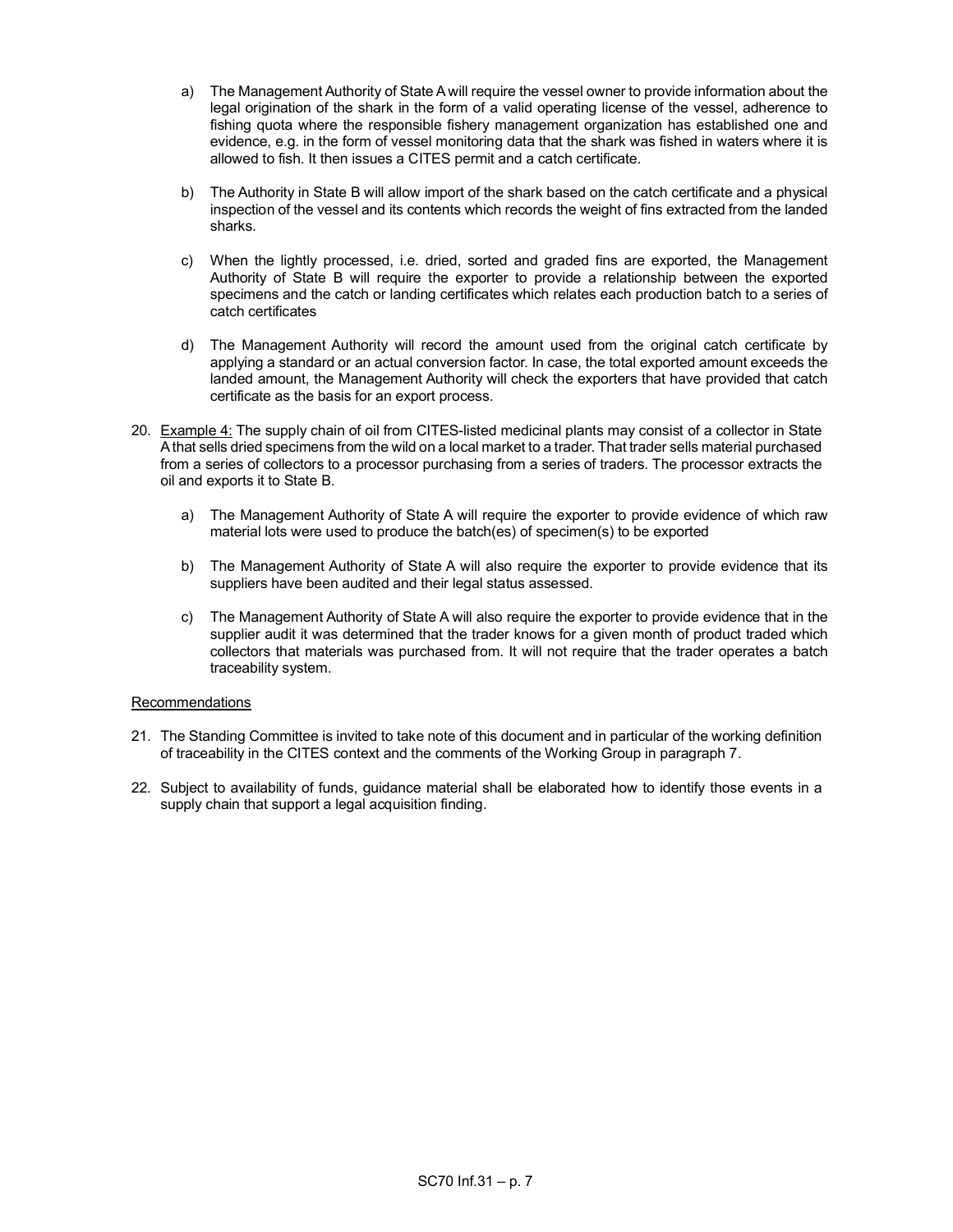# Annex 1: Other definitions of traceability

The table below provides a summary of traceability definitions from a selection of sources that are widely accepted as key definitions

| Summary of general definitions of traceability <sup>5</sup>                                                |                                                                                                                                                 |                                                                                                                                                                                                                                                                                                     |
|------------------------------------------------------------------------------------------------------------|-------------------------------------------------------------------------------------------------------------------------------------------------|-----------------------------------------------------------------------------------------------------------------------------------------------------------------------------------------------------------------------------------------------------------------------------------------------------|
| <b>Source</b>                                                                                              | Standard or title of definition<br>used                                                                                                         | <b>Definition</b>                                                                                                                                                                                                                                                                                   |
| GS1 <sup>6</sup>                                                                                           | <b>GS1 Global Traceability Standard</b>                                                                                                         | "the ability to track forward the<br>movement through specified stage(s)<br>of the extended supply chain and trace<br>backward the history, application or<br>location of that which is under<br>consideration"                                                                                     |
| <b>Standards</b><br>International<br>Organization (ISO)7                                                   | <b>ISO</b><br>9000:2015<br>Quality<br>management systems, Terms and<br>definitions, Terms<br>related<br>to<br>requirement, 3.6.13: traceability | "the ability to trace the history,<br>application or location of an object" in a<br>supply chain                                                                                                                                                                                                    |
| World Organization for Animal<br>Health (OIE) <sup>8</sup>                                                 | Animal traceability data exchange                                                                                                               | Animal traceability is the ability to<br>follow an animal or a group of animals<br>during all the stages of its life.)<br>Traceability information should give an<br>answer on the Why, What, Where and<br>When questions about a (group of)<br>animal(s) or an animal related event.               |
| Olsen & Borit $(2013)^9$                                                                                   | How to define traceability. Trends<br>in Food Science & Technology                                                                              | "the ability to access any or all<br>information relating to that which is<br>under consideration, throughout its<br>entire life cycle, by means of recorded<br>identifications"                                                                                                                    |
| United Nations Centre for Trade<br>Facilitation<br>and<br>Electronic<br>Business (UN/CEFACT) <sup>10</sup> | CEFACT/2014 (Animal traceability<br>data exchange)                                                                                              | Traceability is retrieving information<br>about the origin and history of an<br>animal, a group of animals or animal<br>products.<br>Traceability information<br>should give an answer on the Why,<br>What, Where and When questions<br>about a (group of) animal(s) or an<br>animal related event. |

<sup>6</sup> GS1, (2012). GS1 Global Traceability Standard, (1.3.0), pp.1–64. Available at:

8 UN/CEFACT (2017) BRS Animal Traceability Data Exchange v1.2 update: https://www.unece.org/fileadmin/DAM/uncefact/BRS/BRS\_Animal\_Traceability\_BRS\_v1.2.pdf

 $^5$  (CITES Secretariat 2016). These and other relevant definitions have been collected by the CITES Secretariat and published as E-SC66 Doc. 34.1 (Rev. 1)

http://www.gs1.org/docs/traceability/Global\_Traceability\_Standard.pdf

<sup>7</sup> ISO 9000:2015, Quality management systems — Fundamentals and vocabulary (https://www.iso.org/obp/ui/#iso:std:iso:9000:ed- 4:v1:en)

<sup>9</sup> Olsen, P. & Borit, M., 2013. How to define traceability. Trends in Food Science & Technology, 29(2), pp.142–150. Available at: http://linkinghub.elsevier.com/retrieve/pii/S0924224412002117

<sup>&</sup>lt;sup>10</sup> United Nations Centre for Trade Facilitation and Electronic Business. (2014). Business requirements specification, Agriculture, Animal traceability data exchange. Version 0.93

<sup>(</sup>http://www1.unece.org/cefact/platform/download/attachments/53608584/P1015\_Animal+Traceability\_BRS\_v093.pdf?version=1)